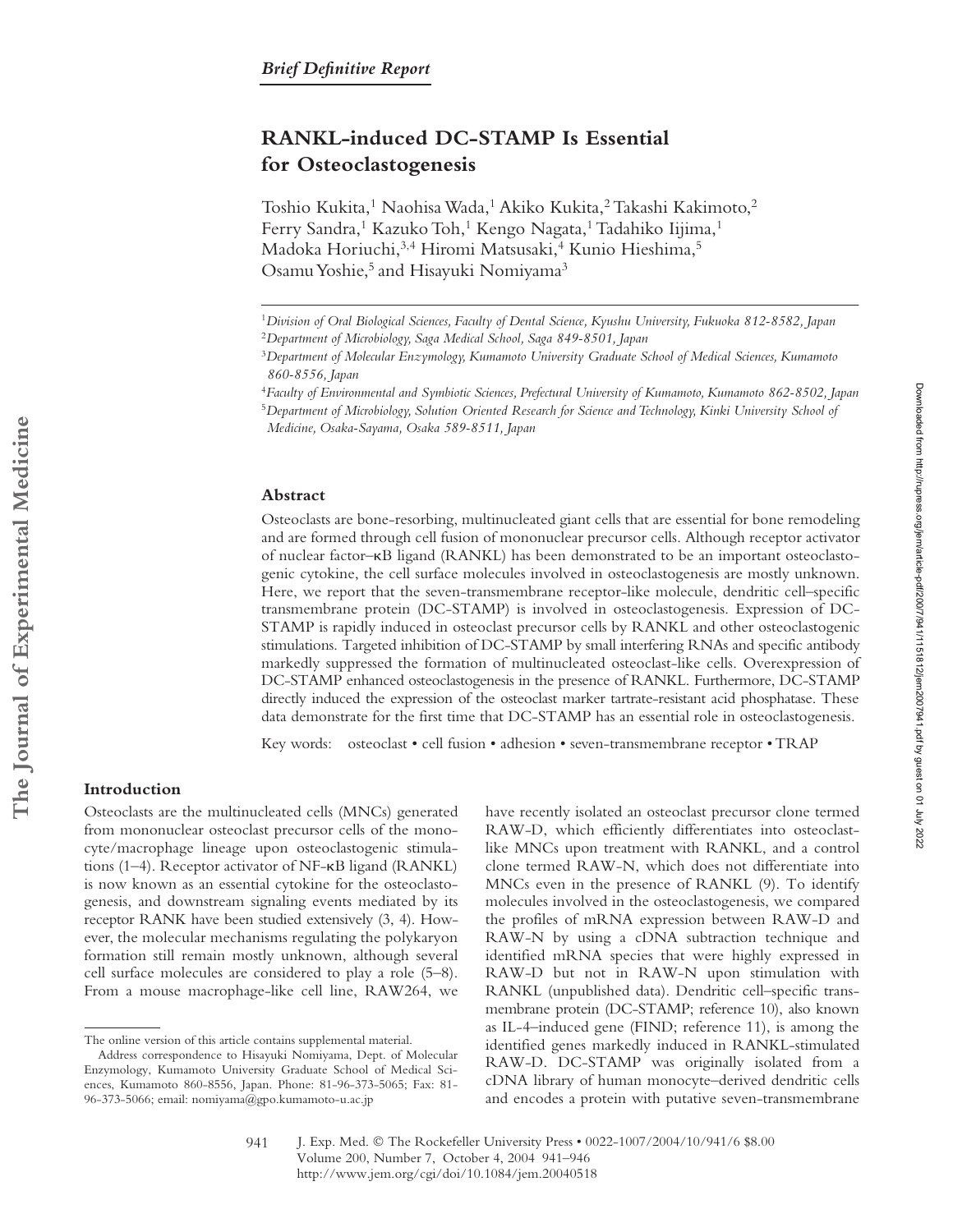domains. However, it has no strong sequence homology with any other proteins and little is known about its role in the dendritic cell function. Here, we show for the first time that DC-STAMP is critically involved in the MNC formation and tartrate-resistant acid phosphatase (TRAP) gene expression in RAW-D cells and mouse BM osteoclast precursor cells.

#### **Materials and Methods**

*Cell Culture.* RAW-D and RAW-N cells were cultured as described previously (9). These cells were stimulated with 20 ng/ ml of soluble human RANKL (PeproTech) and 1 ng/ml of human TNF- $\alpha$  (PeproTech). Mouse BM cells were cultured in the presence of  $10^{-8}$  M 1 $\alpha$ ,25 dihydroxyvitamin D<sub>3</sub> (1 $\alpha$ ,25(OH)<sub>2</sub>D<sub>3</sub>) to form osteoclast-like MNCs as described previously (12). Isolation of osteoclasts and pit formation assays were performed as described previously using osteoclast-like cells formed in the rat BM culture system (13). Mouse L1.2 pre–B cell line was provided by E. Butcher (Stanford University, Stanford, CA).

*Northern Blot Analysis and RT-PCR.* For Northern blot analysis, total cellular RNAs were separated, blotted onto membrane filters, and hybridized with cRNA probes. The probes were labeled and detected with DIG RNA labeling and detection kit (Roche Diagnostics). RT-PCR was performed as described previously (14). Nucleotide sequences of PCR primers are shown in Table S1 (available at http://www.jem.org/cgi/content/full/ jem.20040518/DC1).

*siRNA Preparation and Transfection.* Small interfering RNA (siRNA) oligonucleotides were prepared and transfected using Silencer siRNA construction and transfection kits (Ambion). The sequences of oligonucleotides synthesized for templates are shown in Table S1. After transfection, cells were cultured with RANKL and TNF- $\alpha$  for 3 d.

*Expression Vectors for DC-STAMP and DC-STAMPT7.* DC-STAMP and DC-STAMPAT7 cDNAs were amplified by RT-PCR and inserted into pCI-neo (Promega) or pEGFP-N1 expression vector (CLONTECH Laboratories, Inc.). The PCR primers used are shown in Table S1. For transient expression of DC-STAMP and DC-STAMP $\Delta$ T7, 3  $\times$  10<sup>6</sup> RAW-D cells were transfected with  $3 \mu$ g of expression vectors by using the DEAEdextran method. Cells were cultured for 3 d without or with RANKL and TNF- $\alpha$ . For stable expression of DC-STAMP and DC-STAMP $\Delta$ T7, we used a retrovirus expression vector pMX-IRES-EGFP II (a gift from T. Kitamura, Tokyo University, Tokyo, Japan). The cDNAs were ligated into the SalI–NotI sites of the vector. Production of recombinant retroviruses and infection of mouse L1.2 cells with the recombinant viruses were performed as described previously (15).

*Preparation of Rabbit Anti–DC-STAMP Antibody.* A synthetic DC-STAMP peptide corresponding to the fourth extracellular domain (SLPGLEVHLKLRGE; Fig. S1, available at http:// www.jem.org/cgi/content/full/jem.20040518/DC1) was conjugated to KLH and immunized to rabbits using a standard protocol. The antibody was affinity purified from pooled antiserum.

*Immunostaining.* 10- $\mu$ m cryosections of the mandibular tissue were prepared from newborn mice. Isolated osteoclasts or stimulated RAW-D cells were fixed and stained with 4  $\mu$ g/ml of anti-DC-STAMP antibody. Immunoreactivity was detected with ABC kit (Vector Laboratories).

*Paraformaldehyde Fixation.* Mouse L1.2 cells (2 × 10<sup>6</sup>) stably expressing DC-STAMP or DC-STAMP $\Delta$ T7 were suspended in 4% paraformaldehyde-PBS and incubated at room temperature for 20 min. After washing, cells were resuspended in 1 ml of αMEM containing 10% FBS.

*Statistical Analysis.* Each data point represents mean  $\pm$  SEM from quadruplicate cultures. Statistical significance was determined using Student's *t* test or post–analysis of variance test.

*Online Supplemental Material.* Table S1 contains oligonucleotide sequences. Fig. S1 depicts the alignment of amino acid sequences of mouse DC-STAMP and DC-STAMP $\Delta$ T7 with that of human DC-STAMP. Fig. S2 shows surface immunostaining of differentiated RAW-D cells with anti–DC-STAMP. Fig. S3 depicts localization of the COOH terminals of DC-STAMP and DC-STAMP $\Delta$ T7 tagged with EGFP. Fig. S4 shows enhanced polykaryon formation in RANKL-stimulated RAW-D cells transfected with DC-STAMP expression vector. Fig. S5 shows how overexpression of DC-STAMP-EGFP induces TRAP positive cells in RAW-D cells. Fig. S6 depicts the postulated signaling pathways for osteoclastogenesis. Online supplemental material is available at http://www.jem.org/cgi/content/full/jem.20040518/DC1.

#### **Results and Discussion**

Based on the sequence of a cDNA fragment identified through subtraction between RANKL-stimulated RAW-D and RAW-N, we prepared specific primers for mouse DC-STAMP and performed RT-PCR using RANKL-stimulated RAW-D. We consistently observed two bands on the gel (see Fig. 1 C). We isolated both cDNAs by RT-PCR using primers based on the cDNA sequence of mouse DC-STAMP reported in the mouse full-length cDNA sequencing project (GenBank/EMBL/DDBJ accession no. AK014697). One cDNA clone was found to encode the mouse fulllength DC-STAMP, which showed 74% identity to the human counterpart, whereas the other, apparently derived from an alternative splicing, encoded a protein lacking the putative seven-transmembrane domain, which we designated DC-STAMP $\Delta$ T7 (Fig. 1 A and Fig. S1).

By Northern blot analysis, we examined the expression of DC-STAMP mRNA in RAW-N and RAW-D cells treated without or with RANKL  $+$  TNF- $\alpha$ . TNF- $\alpha$  was included because it enhances RANKL-induced osteoclastogenesis (16). As shown in Fig. 1 B, treatment with  $RANKL + TNF- $\alpha$  for 3 d strongly induced DC-STAMP$ mRNA  $(\sim]2$  kb in size) in RAW-D but not in RAW-N. The formation of osteoclast-like MNCs in RAW-D was also at its peak on the third day of culture. Even though MIP-1 $\alpha$ /CCL3 was known to enhance osteoclastogenesis (17, 18), it did not further up-regulate DC-STAMP expression in RAW-D cells. By semi-quantitative RT-PCR analysis, both DC-STAMP and DC-STAMPAT7 mRNAs were induced in RAW-D cells within 16 h after stimulation with  $\text{RANKL} + \text{TNF-}\alpha$  and further up-regulated during the period of 72 h (Fig. 1 C). It was also evident that DC-STAMP mRNA was much more abundant than DC-STAMP $\Delta$ T7 mRNA. Furthermore, DC-STAMP and DC-STAMP $\Delta$ T7 were induced well ahead of the osteoclast marker enzymes TRAP and cathepsin K (Fig. 1 C). We also confirmed strong induction of DC-STAMP and DC-STAMP $\Delta$ T7 in mouse BM cultures treated with a potent osteoclastogenesis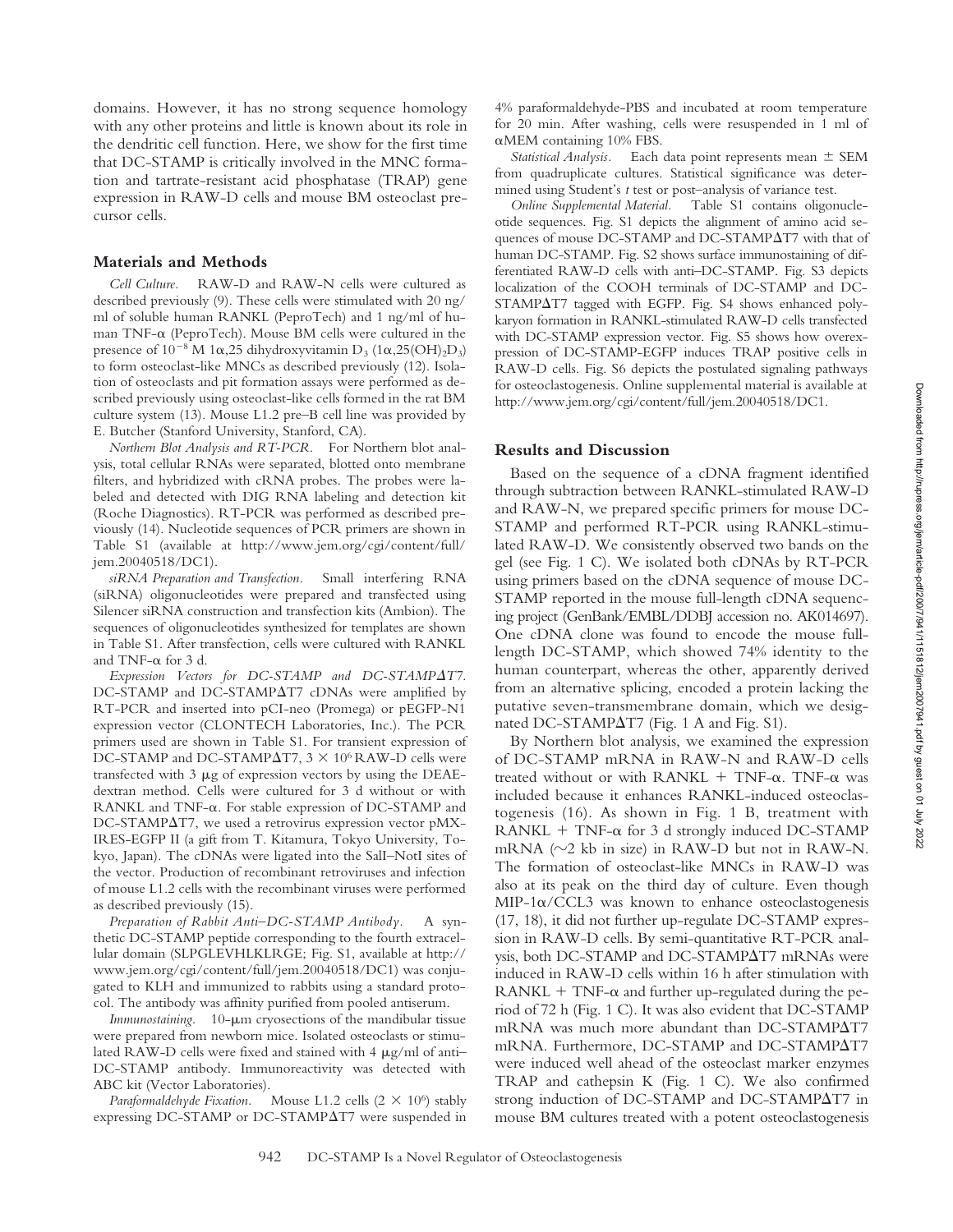

**Figure 1.** Induction of DC-STAMP and its splicing variant DC-STAMP $\Delta$ T7 in osteoclastogenesis. (A) Structures of DC-STAMP and DC-STAMP $\Delta$ T7. Noncoding and coding sequences are shown in unshaded and shaded boxes, respectively. PCR primers used in C and D are indicated by arrows. Schematic protein structures are shown below the gene. Shaded regions indicate the putative transmembrane domains. (B) Northern blot analysis for induction of DC-STAMP and DC-STAMPAT7 in RAW-D cells. RAW-D and RAW-N cells were stimulated for 72 h as indicated. c, control; N, RAW-N; D, RAW-D. (C) RT-PCR analysis on the time course of DC-STAMP and DC-STAMP $\Delta$ T7 induction in RAW-D cells. RAW-D cells were stimulated with RANKL  $+$  TNF- $\alpha$ for indicated periods of time. Expression of DC-STAMP, DC-STAMP $\Delta$ T7, and osteoclast marker genes (cathepsin K and TRAP) was analyzed. (D) RT-PCR analysis on the time course of DC-STAMP and DC-STAMPAT7 induction in mouse BM cells. Mouse BM cells were stimulated with  $1\alpha, 25(OH)_2D_3$ . Expression of DC-STAMP and DC-STAMP $\Delta$ T7 was analyzed. The GenBank/EMBL/DDBJ accession nos. of mouse DC-STAMP and DC-STAMP $\Delta$ T7 are AB109560 and AB109561, respectively.

inducer  $1\alpha,25(OH)_2D_3$  (Fig. 1 D and reference 19). In this system, the formation of osteoclasts reached at its peak on the sixth day of culture. Again, DC-STAMP mRNA was dominant over DC-STAMP $\Delta$ T7 mRNA. Collectively, these data clearly demonstrated that both DC-STAMP and DC-STAMP $\Delta$ T7 are strongly induced in RAW-D and mouse BM culture upon osteoclastogenic stimulations. Consistent with our findings, Rho et al. reported previously that osteoclasts expressed DC-STAMP mRNA at levels much higher than dendritic cells (20).

Next, we performed immunological staining of DC-STAMP proteins in RANKL-stimulated RAW-D cells and osteoclasts derived from mouse BM. We prepared affinity purified anti–DC-STAMP from pooled sera of rabbits immunized with a polypeptide common to both DC-STAMP and DC-STAMP $\Delta$ T7. By immunoblotting, we confirmed that anti–DC-STAMP specifically reacted with a broad band of  $\sim 50$  kD, probably the mixture of DC-STAMP (54 kD) and its  $\Delta$ T7 variant (48 kD), in the protein extract of RANKL-stimulated RAW-D cells (unpublished data). As shown in Fig. 2 A, anti–DC-STAMP stained osteoclast-like MNCs and some mononuclear cells in RAW-D cells stimulated with RANKL  $+$  TNF- $\alpha$ . Anti–DC-STAMP also stained the basolateral membrane of osteoclasts in the cryosections of mouse bone tissues (Fig. 2 B), osteoclasts isolated from tibiae of newborn mice (Fig. 2 C), and rat osteoclasts (not depicted). Furthermore, living RANKL-stimulated RAW-D cells, but not RAW-N cells, strongly reacted with anti–DC-STAMP (Fig. S2, available at http://www.jem.org/cgi/content/full/jem.20040518/DC1). These results clearly demonstrated that DC-STAMP is highly expressed on the surface of osteoclasts.

The COOH terminal of human DC-STAMP was reported to be located within the cytoplasm of dendritic cells (10). Alternately, the COOH terminal of the DC- $STAMPAT7$  lacking the seven-transmembrane domain might be extracellular. To test this hypothesis, we



**Figure 2.** Immunological staining of DC-STAMP in osteoclasts. Cells and tissues were stained with anti–DC-STAMP (left) or control preimmune IgG (right). (A) RAW-D cells stimulated with RANKL + TNF-a for 3 d. Nuclei were visualized by staining with hematoxylin. DC-STAMP positive osteoclast-like MNCs and mononuclear cells are indicated by arrows and arrowheads, respectively. (B) Osteoclasts present in the mandibular tissue of newborn mice. (C) Osteoclasts isolated from the tibia of newborn mice. OC, osteoclast. Bars:  $25 \mu m$  (A),  $10 \mu m$  (B), and  $20 \mu m$  (C).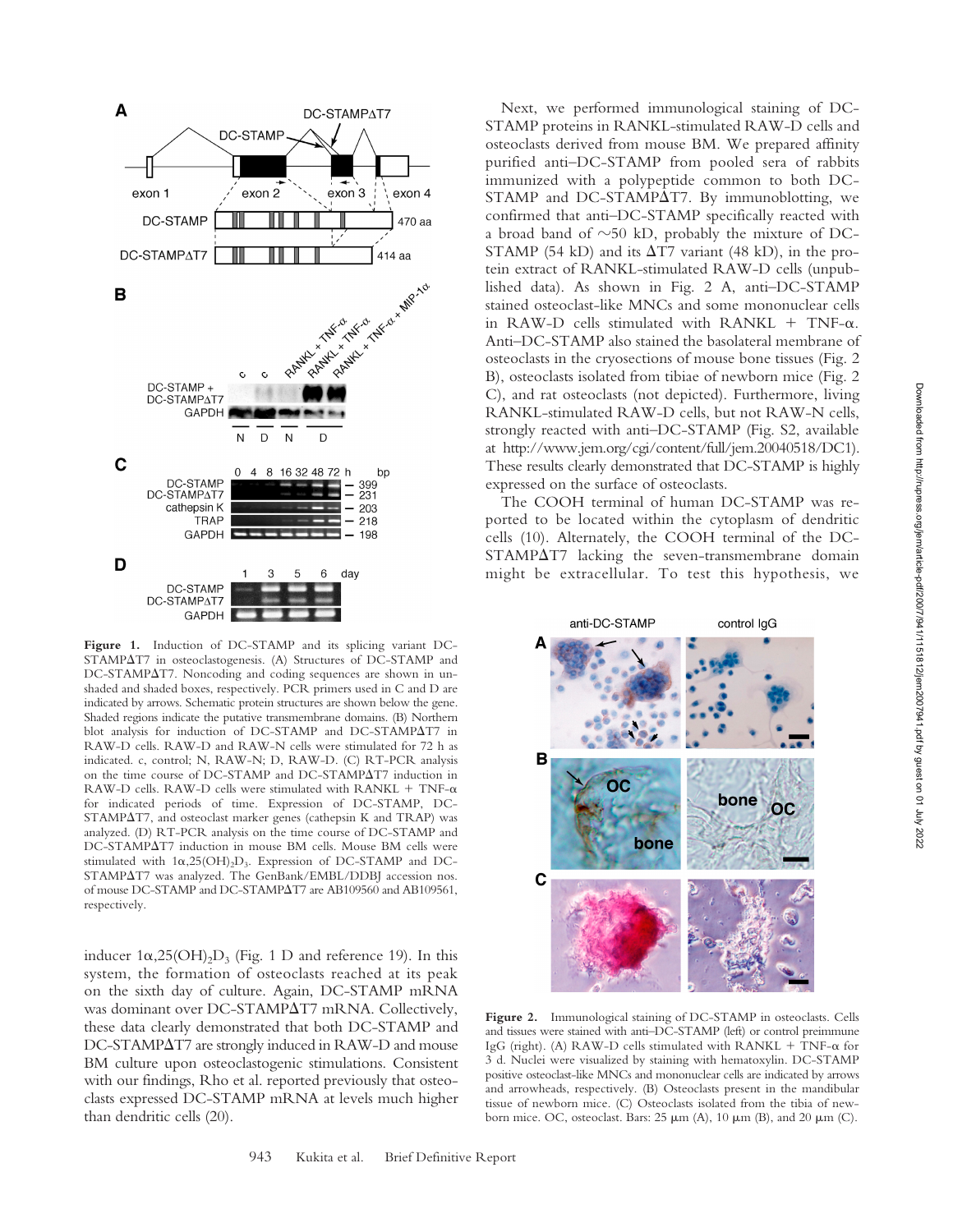generated plasmids encoding DC-STAMP and DC- $STAMPΔT7$  tagged at their COOH terminals with enhanced GFP (EGFP) and transfected these plasmids into HEK293T cells. We confirmed the expression of DC-STAMP proteins in transfected HEK293T cells by immunocytochemical staining with anti–DC-STAMP (Fig. S3 A, available at http://www.jem.org/cgi/content/full/jem. 20040518/DC1). As expected, we observed that the EGFPtagged COOH terminals of DC-STAMP and DC-STAMP $\Delta$ T7 are indeed cytoplasmic and extracellular, respectively (Fig. S3 B).

To investigate the role of DC-STAMP in osteoclastogenesis, we first performed experiments using siRNAs; one siRNA (no. 135) was designed to target the seven-transmembrane domain, which is present only in DC-STAMP, and the other (no. 6) was designed to suppress the expression of both DC-STAMP and DC-STAMPAT7. A mutant siRNA with two nucleotide changes in the middle of the sequence was also synthesized for each siRNA. RAW-D cells were transfected with these siRNAs and cultured for 3 d in the presence of RANKL + TNF- $\alpha$ . After that, TRAP positive MNCs were counted. As shown in Fig. 3 A, both nos. 135 and 6 siRNAs dose dependently suppressed the formation of TRAP positive MNCs in RAW-D cells stimulated with  $\text{RANKL} + \text{TNF-}\alpha$ , whereas mutant si $\text{RNAs}$ were much less effective. We observed no significant difference between the inhibitory effects of nos. 135 and 6 siRNAs. This was most probably due to the dominant expression of DC-STAMP over DC-STAMPAT7. By RT-PCR, we confirmed that no. 6 siRNA efficiently inhibited the expression of both DC-STAMP and DC-STAMPAT7 (Fig. 3 A, right). These results strongly suggested that DC-STAMP plays an essential role in osteoclastogenesis of RAW-D cells.

To further investigate the role of DC-STAMP in osteoclastogenesis, next we examined the effect of anti–DC-STAMP. As shown in Fig. 3 B, anti–DC-STAMP signifi-

1200

#135 Mut

A

TRAP-positive MNCs<br>per Culture

 $\mathbf C$ 

**FRAP-positive MNCs** 

120

100

800

600

 $40<sub>0</sub>$ 

 $\circ$ 

800

60C Culture 400 per  $200$ 

 $\cap$ 

cantly reduced the formation of TRAP positive MNCs in RAW-D cells stimulated for 3 d with RANKL  $+$  TNF- $\alpha$ . Anti–DC-STAMP also significantly suppressed osteoclastogenesis in  $1\alpha, 25(OH)_2D_3$ -stimulated mouse BM cultures (Fig. 3 C). We also examined the effects of anti–DC-STAMP on the pit formation by osteoclasts generated from rat BM cultures. As shown in Fig. 3 D, anti–DC-STAMP significantly suppressed the formation of resorption pits on dentin slices in contrast to control IgG. These results further demonstrated that DC-STAMP is critically involved in the generation and function of osteoclasts.

Next, we examined forced expression of DC-STAMP and DC-STAMP $\Delta$ T7 in RAW-D cells. The expression vectors were transiently transfected into RAW-D cells. The transfection efficiency was  $\sim$ 10%. As shown in Fig. 4 A, forced expression of either DC-STAMP or DC-STAMPAT7 in RAW-D cells did not induce the formation of TRAP positive MNCs but significantly enhanced their formation upon further stimulation with RANKL. Enhanced fusion process was evident from the increased multinuclearity of TRAP positive MNCs (Fig. S4, available at http://www. jem.org/cgi/content/full/jem.20040518/DC1). Considering the relatively low transfection efficiency of RAW-D cells, the enhancing effects of DC-STAMP proteins on the formation of TRAP positive MNCs might be quite high. We confirmed that anti–DC-STAMP effectively blocked the formation of TRAP positive MNCs in transfected RAW-D cells (unpublished data).

To further investigate how the forced expression of DC-STAMP proteins enhanced the formation of TRAP positive MNCs in RANKL-stimulated RAW-D cells, we transiently transfected RAW-D cells with an expression vector encoding DC-STAMP fused with EGFP and cultured the cells without any differentiation stimuli. We consistently observed that mononuclear cells in close contact with GFP positive MNCs were TRAP positive (Fig. S5, available at



PCR cycle

16 18  $20$ 

mock

В

2000

RAW-D

944 DC-STAMP Is a Novel Regulator of Osteoclastogenesis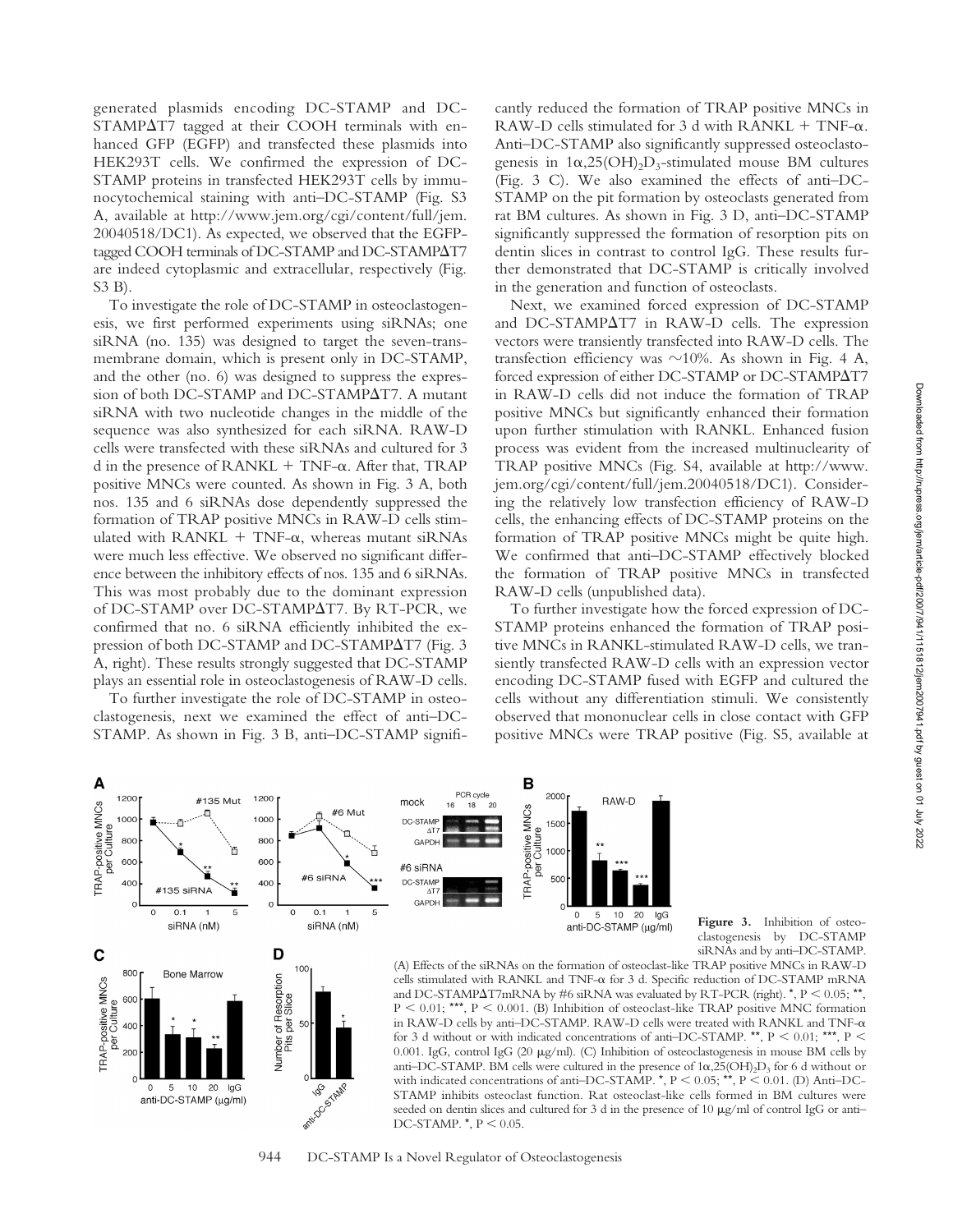

Figure 4. Promotion of osteoclastogenesis in RAW-D cells by DC-STAMP and DC-STAMP $\Delta$ T7. (A) Transfection of RAW-D cells with control, DC-STAMP, or DC- $STAMPAT7$  expression vectors. Cells were treated without or with  $RANKL + TNF-\alpha$ for 3 d. Osteoclast-like TRAP positive MNCs were counted. \*\*,  $P \le 0.01$ ; \*\*\*,  $P \le$ 0.001. (B) Induction of TRAP in RAW-D cells by coculture with mouse pre–B L1.2 cells stably expressing DC-STAMP or DC-STAMPAT7. RAW-D cells were cocultured with live (left) or fixed (right) L1.2 cells or L1.2 cells stably expressing DC-STAMP or DC-STAMPAT7 in the absence of osteoclastogenic factors for 3 d. Osteoclastlike TRAP positive MNCs were counted. \*\*,  $P < 0.01$ .

http://www.jem.org/cgi/content/full/jem.20040518/DC1). In contrast, forced expression of DC-STAMP–EGFP did not induce TRAP positive cells in RAW-N cells. Collectively, these results suggested that DC-STAMP on the cell surface are capable of inducing TRAP expression in neighboring RAW-D cells probably via interacting with a putative DC-STAMP ligand on the cell surface. Furthermore, RAW-N cells may also be defective in the expression of this DC-STAMP ligand.

To further investigate whether DC-STAMP interacts with a membrane-bound ligand expressed on RAW-D cells, we generated mouse L1.2 preB cells stably expressing DC-STAMP or DC-STAMP $\Delta$ T7 by using a retrovirus vector polycistronically encoding EGFP, and tested whether these cells were able to adhere and/or fuse with RAW-D cells. When L1.2 cells expressing DC-STAMP or DC-STAMP $\Delta$ T7 were cocultured with RAW-D cells without any differentiation stimuli, no firm adhesion strong enough to resist gentle washing or cell fusion was observed under fluorescence microscopy (unpublished data). However, marked induction of TRAP positive mononuclear cells was observed in RAW-D cells (Fig. 4 B). Both DC-STAMP and DC-STAMP $\Delta$ T7 were similarly effective in inducing TRAP expression in RAW-D cells. To eliminate a possible involvement of cytokines secreted by L1.2 cells, the cells were prefixed with paraformaldehyde and added to RAW-D cells. Fixed DC-STAMP–expressing L1.2 cells still significantly induced TRAP positive mononuclear cells in RAW-D, whereas fixed DC-STAMP $\Delta$ T7-expressing L1.2 cells failed to do so (Fig. 4 B). This might be due to structural instability of DC-STAMP $\Delta$ T7 upon fixation. We also confirmed that anti–DC-STAMP effectively suppressed induction of TRAP in RAW-D cells by fixed DC-STAMP–expressing L1.2 cells (unpublished data). These data supported that a putative DC-STAMP ligand expressed on the cell surface of RAW-D mediates induction of TRAP expression upon interaction with DC-STAMP proteins, although additional cell surface molecules induced and/or activated by RANKL may be required for the efficient formation of MNCs.

Cell surface molecules such as macrophage fusion receptor, CD47, and CD44 have been demonstrated to be in-

volved in the osteoclastogenesis (5–8). Compared with these molecules, DC-STAMP has several unique features. First, DC-STAMP has a distinct structure that these proteins do not have. DC-STAMP has been predicted to have a seven-transmembrane domain structure similar to the members of the G protein–coupled receptor (GPCR) superfamily. Does DC-STAMP function as a cell adhesion molecule in osteoclastogenesis? Among the GPCR superfamily, two chemokine receptors are known to function as direct cell adhesion molecules through interactions with their transmembrane-type ligands (14, 21). Given such examples, DC-STAMP may also function as a direct cell adhesion molecule by interacting with its putative membrane-bound ligand. The osteoclast fusion process may be initiated upon this adhesive interaction, which may be too weak to be seen in the present experimental conditions. Second, TRAP induction in RAW-D cells by DC-STAMP and DC-STAMPAT7 suggests signaling through the putative cell surface ligand of DC-STAMP. Third, DC-STAMP and DC-STAMP $\Delta$ T7 have similar activities so far, indicating that the seven-transmembrane domain and the intracellular COOH terminus may not be essential for its function. The splicing variant identical with DC-STAMPAT7 has not been identified in human dendritic cells, but a larger deletion mutant that also lacks the seventransmembrane domain has been reported previously (22). Because the domains in GPCRs, which are critical for the interaction with the G proteins, are localized at the second and third cytoplasmic loops and the COOH terminal (23),  $DC-STAMPAT7$  may not be properly associated with the G proteins. Thus, DC-STAMP and DC-STAMP $\Delta$ T7 may behave differently upon binding with putative DC-STAMP ligand. It remains to be seen whether DC-STAMP T7 has any function different from DC-STAMP.

In conclusion, we have demonstrated for the first time that DC-STAMP plays an important role in the osteoclastogenesis (Fig. S6, available at http://www.jem.org/cgi/ content/full/jem.20040518/DC1). DC-STAMP induces TRAP expression in osteoclast precursors via its putative cell surface ligand. However, aside from DC-STAMP and its cell surface ligand, other cell surface molecules may also